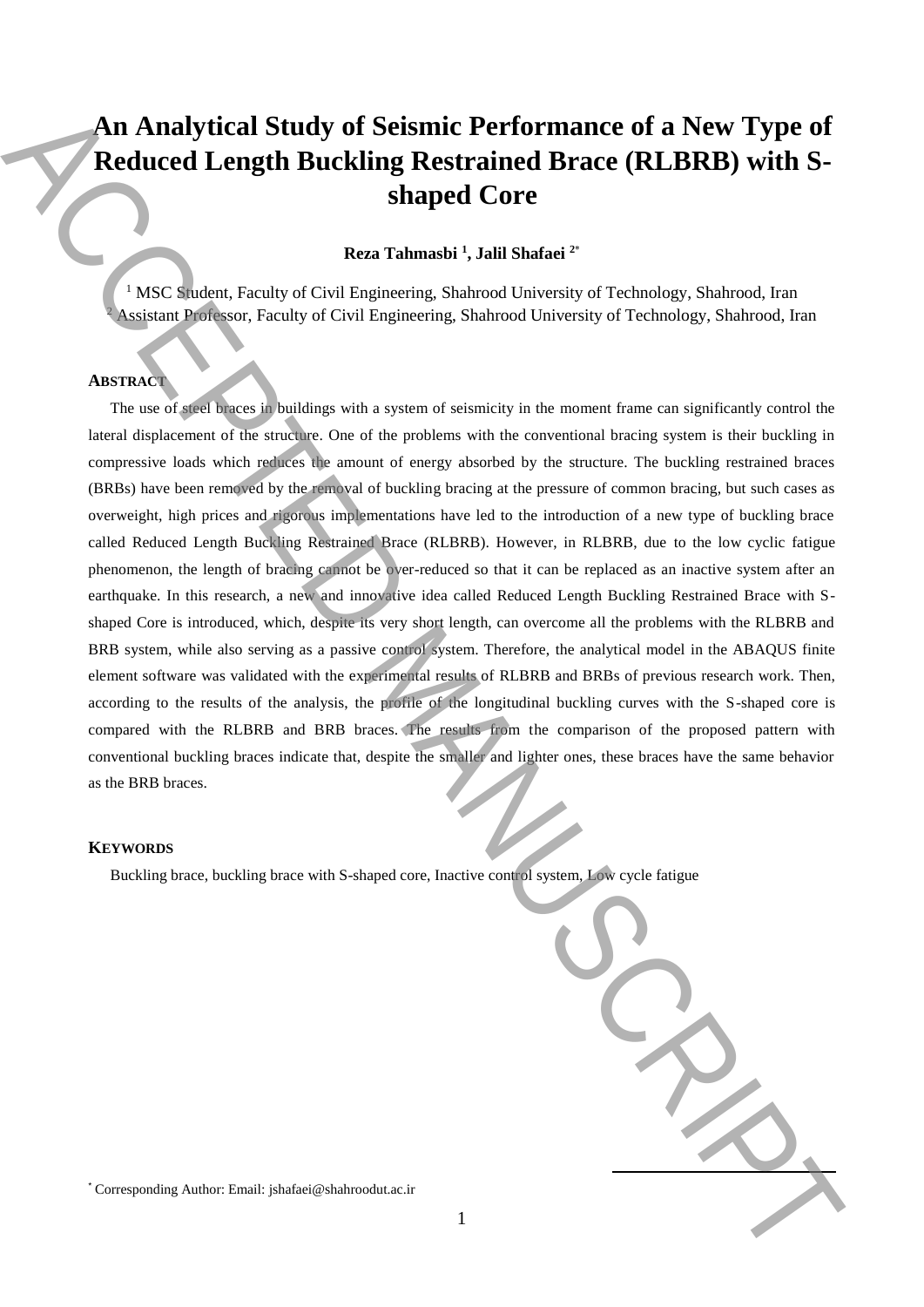# **1. Introduction**

Due to the damages caused by past earthquakes in Iran and the world on steel buildings, it is necessary to pay attention to the use of modern seismic systems to reduce the damage and increase the speed of structural restoration. Despite the variety of lateral bearing systems, buckling restrained brace frames (BRBFs) have a special place in seismic resistant systems due to their high hardness, optimum energy absorption, stable cyclic behavior (hysteresis) [1-4].

Buckle bracing has disadvantages such as high weight and high price compared to other conventional bracing systems. One of the limitations of this inhibitor is the emergence of persistent deformation in large earthquakes.

To overcome the existing problems of BRBs and optimally design to make the most of the energy dissipation potential of these braces, one can focus on two parameters of hardness and strength. Crosssectioning and reduction of the core length are suggested [5].

In this study, in order to optimize the design, considerations of cross-sectional area change and reduction of core length for a full steel buckling restrained brace are suggested.

#### **2. Methodology**

This study aims to present functional behavior at the level of conventional RLBRBs by presenting proposed brace that are shorter in length than conventional buckling restrained braces. It should be noted that in conventional buckling restrained braces the core usually consists of a surface that withstands the applied force and enters the plastic section. But in the proposed model, as shown in Fig. 1, the core has three levels with the same materials and the same cross section used for the previous brackets (ST 37-2).



Figure 1. Details of (RLBRB) with s-shaped core

### **3. Results and discussions**

In order to investigate the effect of low-cycle fatigue, the Miner and Nakamura relationships are studied to determine whether or not there is an optimum break in the brace. The results of the Nakamura relation show the number of cycles required to break the cycle of fatigue failure (Table 1).

| Displacement amplitude | Δε      | $N_f$ | <b>FDI</b> |  |
|------------------------|---------|-------|------------|--|
| $\Delta$ by            | 0.00464 | 2274  |            |  |
| $0.5\Delta b$ m        | 0.038   | 31    |            |  |
| $\Delta$ bm            | 0.0755  |       | 0.938<1    |  |
| $1.5\Delta bm$         | 0.113   | 3.5   |            |  |
| $2\Delta bm$           | 0.151   |       |            |  |

**Table 1. Number of cycles and failure index for S-core (RLBRB)**

As can be seen, the cumulative fatigue failure index is below 1, indicating that the brace failure is not up to the strain amplitude 1.5Δbm.The hysteresis diagram of the proposed brace illustrates this result well (Fig. 2).



Figure 2. (RLBRB) hysteresis diagram with Sshaped core

Another important point in these braces is brace buckling under compression cycles. In this study, in order to minimize the local buckling of the core, the free distance between the core and the encasing is reduced as far as reasonable results are presented.

# 1.3. **Controlling Watanabe's relationship for encasing**

One of the most important criteria in designing a buckle-resistant mechanism is to check and control the Watanabe's relationship so that the brace does not bend and there is no significant axial force in the encasing. To this end, Watanabe et al. Sugested that the encasing should be designed to withstand the bending stiffness